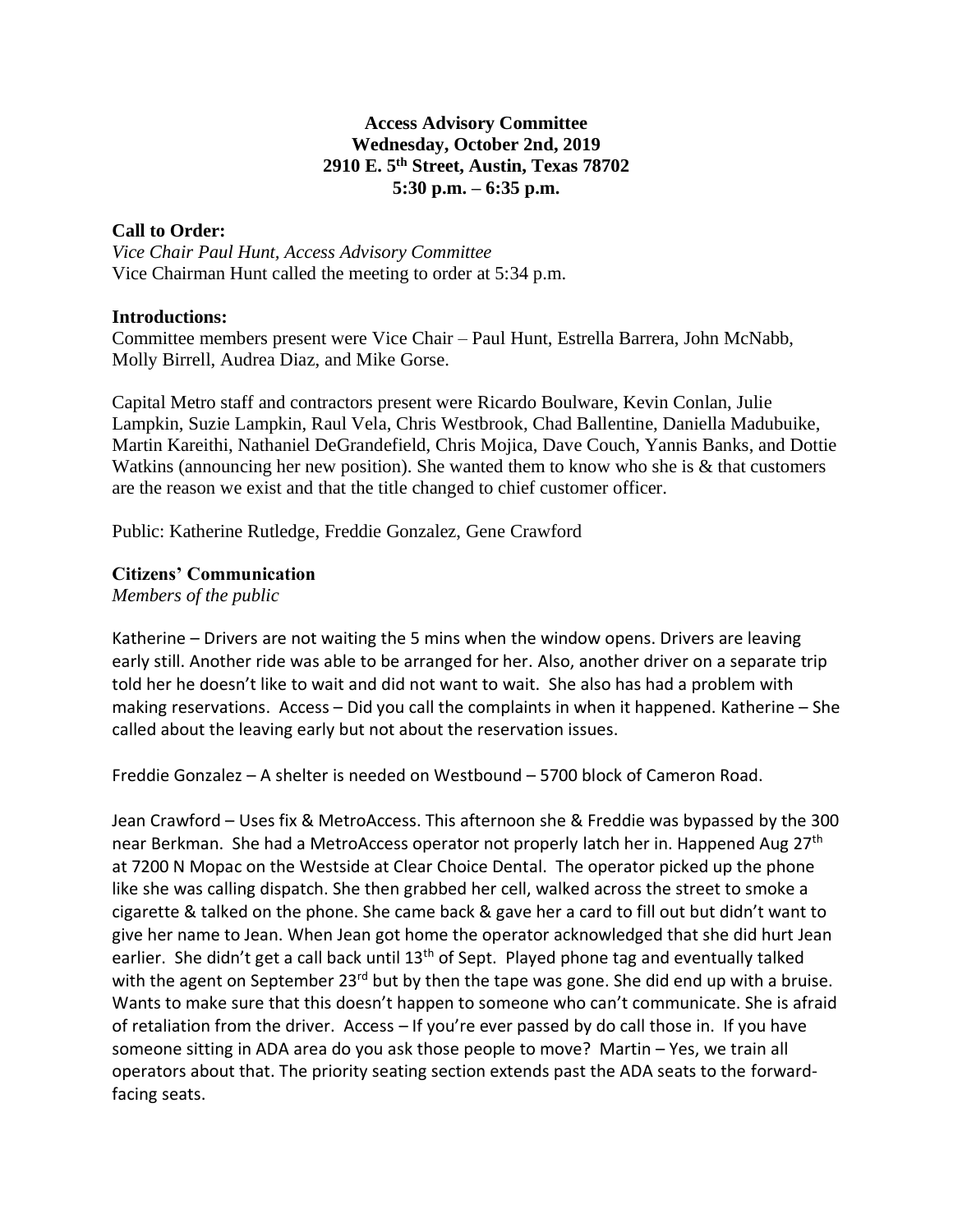Audrea – Has anyone considered having drivers wear mics on their vest? Chad – We do have cameras on the vehicles that record the audio. Audrea – If a driver had a mic on their vest wouldn't you be able to record what's happening? Julie – Even if with mic it would be stored but for so long. Our cameras do still record audio. Audrea – Feels like operators will say some things because they know they aren't being recorded when out of the vehicle. Chad – Hasn't heard of anything anywhere with mics on paratransit operators, it's something they could look in. Even without mics we have been able to verify claims people make about incidents that have occurred. All of the management just did a 5 and half hour sensitivity training that will go out to everyone in the division. Audrea – Booked her first late night ride on Sunday from 11:14 to 11:44. Feels like if an abled bodied person can get a ride at 11:44 than she should have that same right.

## **Project Connect Update**

## *Dave Couch, Program Officer, Project Connect*

Started off talking about work done on Orange & Blue line and the need to have dedicated pathways from ASMP that will give us the ability to do high capacity transit. Mode is still being decided but most important thing is having the dedicated space. We will be looking to expand our rapid service to 7 other corridors. Access – Are these routes still fluid or dedicated spaces done? Dave – The dedicated spaces will be installed/built. If you're talking about the fixed location of the routes, it's something we are still working thru. It will come out in October after joint meeting with our Board and City Council. Then it will be up for public comment until January. Access – We need an accessible presentation of the map in written form. Audrea – Saw you at the PUMA meeting are you involved with them? Dave – I was there to show support on behalf of Cap Metro. Audrea could you relay to them the need to have accessible seating at their meetings.

## **January Service Change**

#### *Daniella Madubuike, Transportation Planner*

Freddie – For the 20 are you changing the routing on the 20? Danni – No, we will be plugging extra buses to help with the crowding. The 20 will now permanently serve LBJ/LASA. The 337 will go back to its original Cap Remap route to work Loyola. It is currently on detour due to 183 construction. Some school trippers will be ran to still serve the students. Two school trips during peak bell times. Access – Regarding ADA seating is it required for a person to make room even if the bus is full. Martin – The priority seating, if a person in a wheelchair seeks to board, they have priority seating in the wheelchair area. If a person with a disability wants to board, they get priority seating in the priority the priority area. If it's standing room only it's at capacity & we don't have people get off the bus to get people on the bus. If there is room for them to move, we would ask the operators to facilitate. Access – You was talking about removing Saturday service on 980, when possible it's good to not remove a service because everyone doesn't work on the weekend. Danni – You are right some people only use the service on weekend  $\&$  we will take that into consideration on what we plan to do.